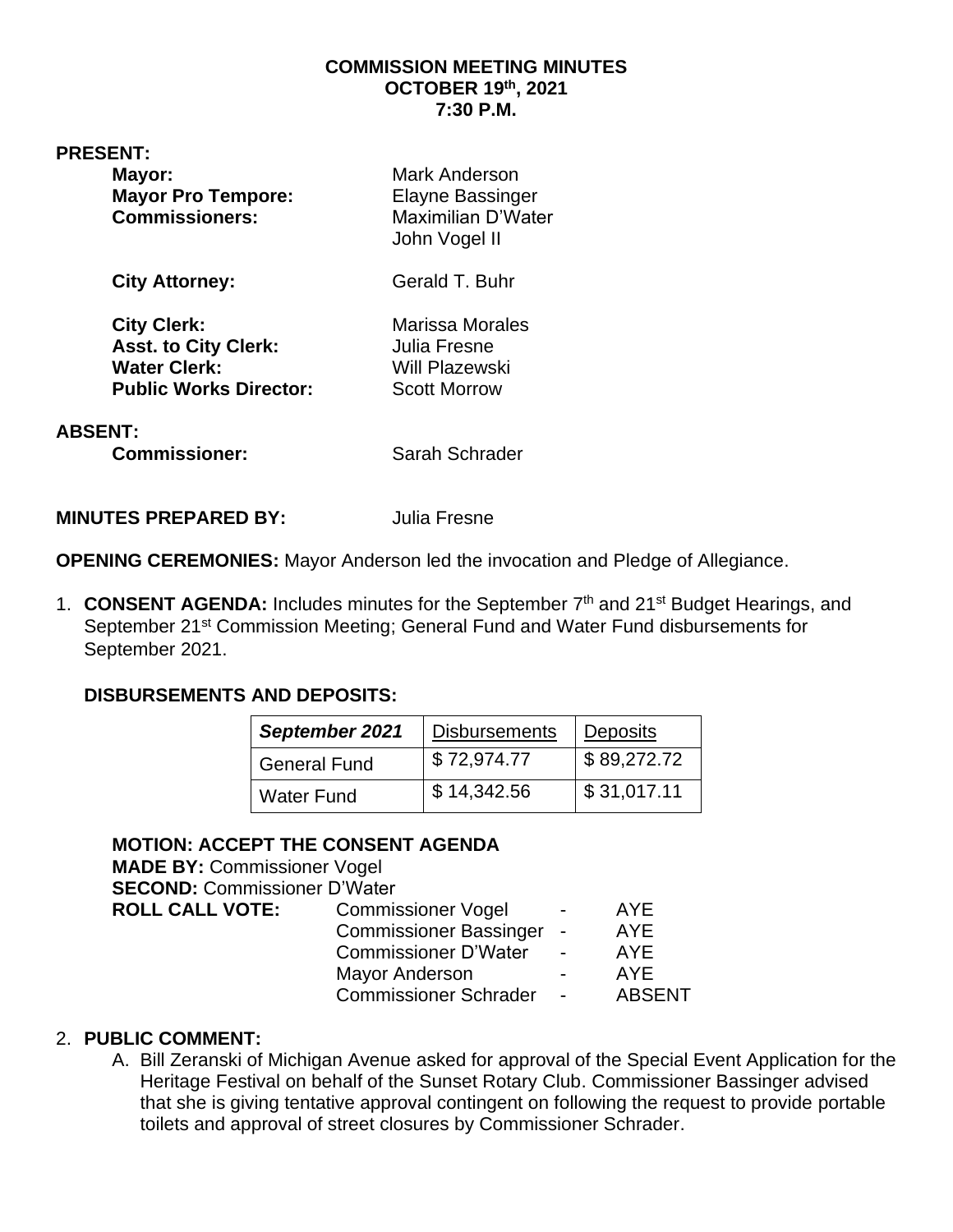- B. Al Kiefer of Pompanic Street asked who is monitoring Lake Park and responsible for the Saint Leo boat ramp as people have been loitering outside of authorized hours. Attorney Buhr recommended putting up a trespass sign to give authority to the deputy to arrest without a warning. Mr. Kiefer also noted that a private party would like to provide funds to fix the area. Commissioner Bassinger requested to get a quote for a new gate to be installed at Lake Park to prevent loitering after hours.
- C. David Bullock of ENERCON advised that their company was called out to inspect wells #5 and #6. ENERCON engineer Mike Lyman investigated the failures on October  $7<sup>th</sup>$  and determined after a full investigation that the flow meters and displays were not working on either well. ENERCON, in agreement with Utility City Engineer Consultant Daniel Magro, recommended replacement and estimated it would cost between \$9,000-\$10,000.

#### **MOTION: CONTRACT WITH ENERCON TO REPLACE FLOW METER AND DISPLAY OF WELLS #5 AND #6 FOR UP TO \$10,000.00**

| <b>MADE BY: Commissioner D'Water</b>  |                               |            |               |
|---------------------------------------|-------------------------------|------------|---------------|
| <b>SECOND: Commissioner Bassinger</b> |                               |            |               |
| ROLL CALL VOTE: Commissioner Vogel    |                               |            | AYE.          |
|                                       | <b>Commissioner Bassinger</b> | $\sim$     | <b>AYE</b>    |
|                                       | <b>Commissioner D'Water</b>   | $\sim$ $-$ | <b>AYE</b>    |
|                                       | <b>Mayor Anderson</b>         |            | <b>AYE</b>    |
|                                       | <b>Commissioner Schrader</b>  |            | <b>ABSENT</b> |
|                                       |                               |            |               |

D. Ian Boyle, Government Affairs Manager, and Fabian Santiago, Site Manager, from Waste Connections came back to discuss issues on San Angela Drive. They advised of a new plan to set up a free customer service line for residents to track number of calls received. The commission's request not to implement the 5.4% CPI increase was unable to be approved by Waste Connections and the CPI increase would take effect starting on November 1<sup>st</sup>, with residential rates increasing to \$13.11 monthly. Commissioner Bassinger expressed her disappointment with service provided. Mr. Boyle apologized and advised they are working on improvements.

## 3. **MAYOR'S REPORT:**

- A. Mayor Anderson introduced the new Assistant to City Clerk, Julia Fresne who started on October 11<sup>th</sup> and welcomed back Public Works Director Scott Morrow on October 14<sup>th</sup>. Public Works Technician Jerry Ennis is still on medical leave for six more weeks but is working on being released for light duty. The last day for the temporary worker from CDS Resources was October 18<sup>th</sup>.
- B. Mayor Anderson thanked staff for contribution to Rick Alley's retirement party and asked whether the Commission would be okay with Mr. Alley keeping his office chair which was purchased by the city. Commission approves.
- C. Chief Frum from the Pasco County Fire Department was contacted about speed tables and advised he would like to discuss an interlocal agreement with Pasco County for building permit services. Commissioner Vogel and staff would meet with Chief Frum.

## 4. **ATTORNEY'S REPORT: NONE**

## 5. **COMMISSIONER REPORTS**

## A. **BUILDING AND ZONING – COMMISSIONER VOGEL:**

- 1. Building permit activity for September was tallied at \$127,870.29.
- 2. The commission discussed contracting out to Central Florida Regional Planning Council to help put together a new Comprehensive Plan.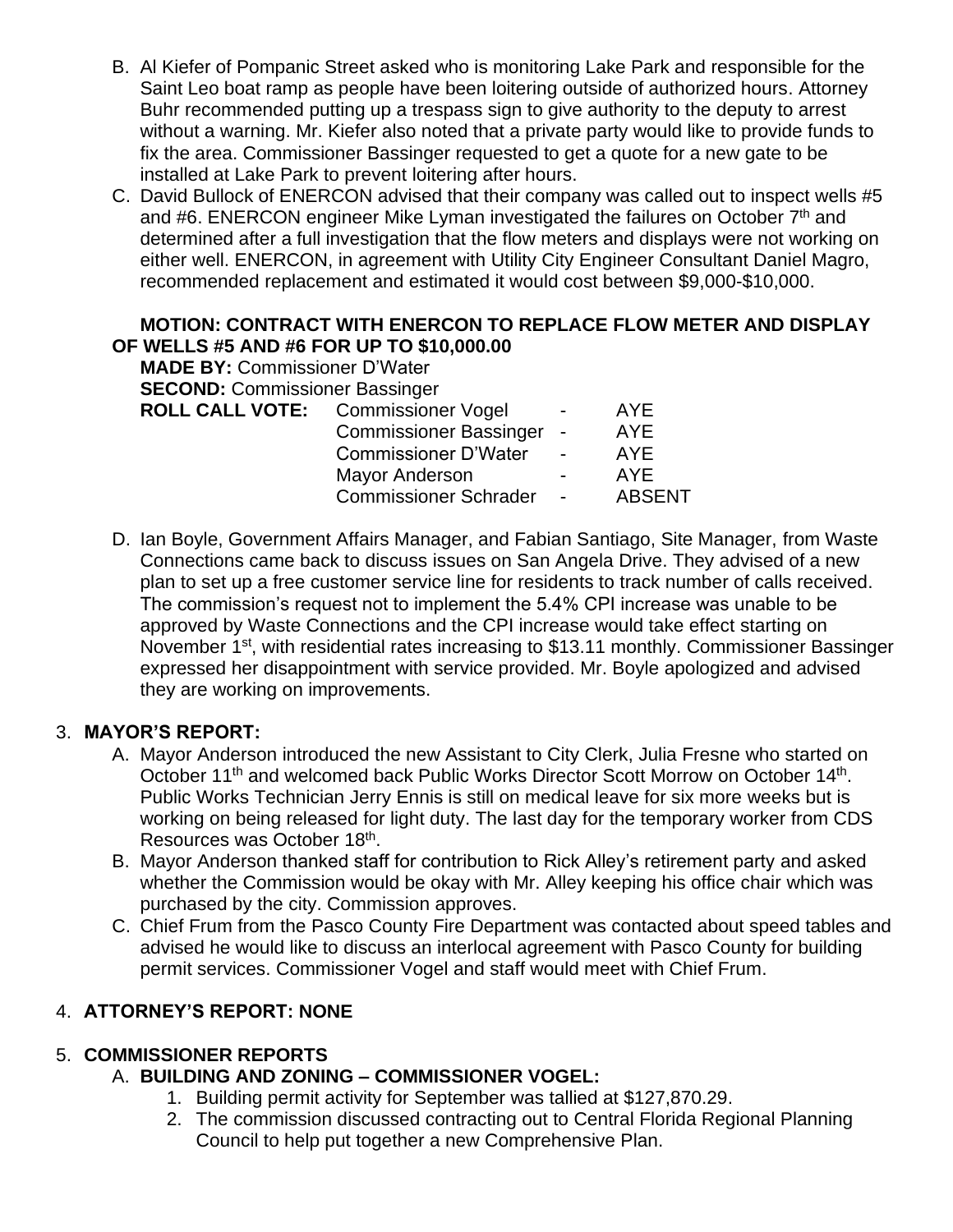*3.* Commissioner Vogel asked to revisit non-conforming use of storage units in the city. Mayor Anderson advised to schedule workshop to discuss changes, with a tentative date and time of November  $4<sup>th</sup>$  at 6 PM and recommendations for Planning Consultant Phil Waldron to attend.

### B. **PARKS AND RECREATION – COMMISSIONER BASSINGER:**

1. Commissioner Bassinger announced that the bench and fountain for Rosewood dog park and swing sets for Lake Park have been delivered and should be put together by the end of November or early December.

### C. **STREETS – CITY CLERK MORALES:**

1. City Clerk Morales advised that Engineer Consultant Bill Housel has reviewed and updated the Pompanic Bid Packet after receiving Pasco County comments and to follow ARPA funding bidding requirements. The packet was already approved by Town of Saint Leo Commission.

**MOTION: APPROVE NEW POMPANIC BID DOCUMENTS TO BE ADVERTISED MADE BY:** Commissioner Vogel

**SECOND:** Commissioner D'Water

| <b>ROLL CALL VOTE:</b> Commissioner Vogel | $\sim$ $\sim$            | <b>AYE</b>    |
|-------------------------------------------|--------------------------|---------------|
| Commissioner Bassinger -                  |                          | <b>AYE</b>    |
| <b>Commissioner D'Water</b>               | <b>Contract Contract</b> | <b>AYE</b>    |
| Mayor Anderson                            | $\sim$ 100 $\mu$         | AYE.          |
| <b>Commissioner Schrader</b>              | <b>Contract Contract</b> | <b>ABSENT</b> |
|                                           |                          |               |

2. Mayor Anderson asked staff to put up crosswalk signs received and advised to contact Pasco County to draw the lines on 3<sup>rd</sup> Avenue and Curley Street and inquired whether Pasco County will be coming to fix the drainage issue in the 21-22 fiscal year or 22-23. Mayor Anderson also advised of a spot in front of the Depot that needed to be filled.

### D. **WATERWORKS – COMMISSIONER D'WATER:**

1. **RESOLUTION 12-2021**

#### **A RESOLUTION OF THE CITY OF SAN ANTONIO, FLORIDA, MODIFYING EXISTING TAP-IN FEES AND FEES FOR TAP-INS CROSSING ROADS; PROVIDING FOR SEVERABILITY, CONFLICTS, AND PROVIDING FOR AN EFFECTIVE DATE.**

Commissioner D'Water advised that material costs increased a small amount, while labor rates changed due to decreased staff time spent on tap ins and charges for directional bores were calculated into cross street tap ins. Attorney Buhr discussed having all tie ins done at the expense of developers and performed by a licensed plumber.

### **MOTION: ADOPT RESOLUTION 12-2021**

| <b>MADE BY: Commissioner D'Water</b>      |                               |                              |               |
|-------------------------------------------|-------------------------------|------------------------------|---------------|
| <b>SECOND: Commissioner Bassinger</b>     |                               |                              |               |
| <b>ROLL CALL VOTE:</b> Commissioner Vogel |                               |                              | <b>AYE</b>    |
|                                           | <b>Commissioner Bassinger</b> | $\overline{\phantom{a}}$     | AYE           |
|                                           | <b>Commissioner D'Water</b>   | $\sim$                       | <b>AYE</b>    |
|                                           | <b>Mayor Anderson</b>         | $\qquad \qquad \blacksquare$ | <b>AYE</b>    |
|                                           | <b>Commissioner Schrader</b>  | $\overline{\phantom{a}}$     | <b>ABSENT</b> |
|                                           |                               |                              |               |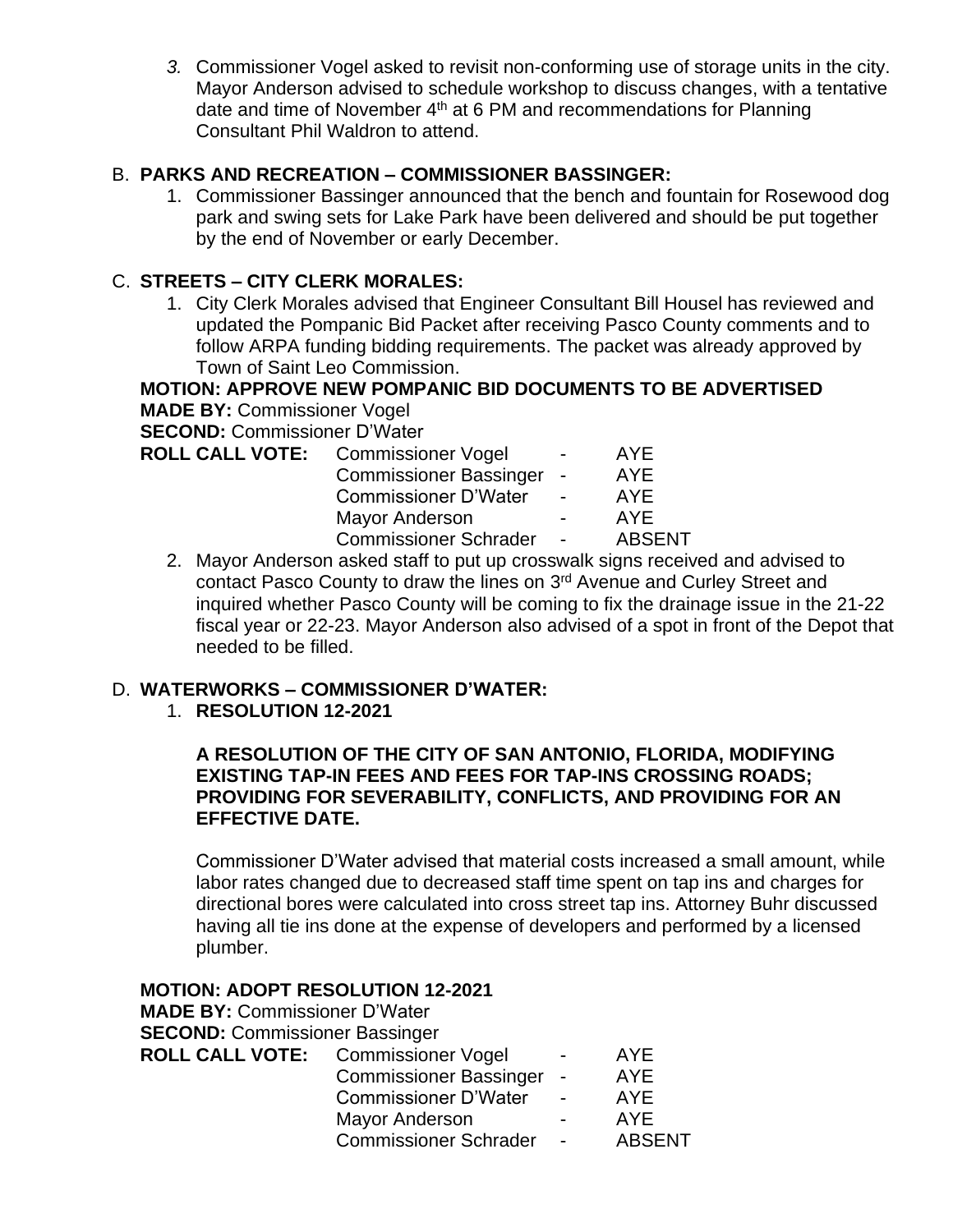- 2. Commissioner D'Water advised that staff is currently pulling together data requested for the FRW and once all data is gathered, the FRWA Rate Study will begin.
- 3. Commissioner D'Water advised that well #3 has been offline for over a year and would like to explore various cost-effective ways to repair it.

### **MOTION: APPROVE FORMATION OF BID PACKET TO REPAIR WELL #3**

| <b>MADE BY: Commissioner D'Water</b> |                               |                          |               |
|--------------------------------------|-------------------------------|--------------------------|---------------|
| <b>SECOND: Commissioner Vogel</b>    |                               |                          |               |
| ROLL CALL VOTE: Commissioner Vogel   |                               |                          | <b>AYE</b>    |
|                                      | <b>Commissioner Bassinger</b> | $\sim$ $-$               | <b>AYE</b>    |
|                                      | <b>Commissioner D'Water</b>   | $\sim$ $-$               | <b>AYE</b>    |
|                                      | <b>Mayor Anderson</b>         | $\sim$ 100 $\mu$         | <b>AYE</b>    |
|                                      | <b>Commissioner Schrader</b>  | <b>Contract Contract</b> | <b>ABSENT</b> |
|                                      |                               |                          |               |

#### 6. **CLERK'S REPORT:**

A. **RESOLUTION 13-2021**

#### **RESOLUTION BY THE CITY COMMISSION OF THE CITY OF SAN ANTONIO, FLORIDA, ADOPTING THE STATE OF FLORIDA EMERGENCY STATEWIDE MUTUAL AID AGREEMENT**

| <b>MADE BY: Commissioner Bassinger</b> |                               |                          |               |
|----------------------------------------|-------------------------------|--------------------------|---------------|
| <b>SECOND: Commissioner D'Water</b>    |                               |                          |               |
| ROLL CALL VOTE: Commissioner Vogel     |                               | $\overline{\phantom{a}}$ | AYE.          |
|                                        | <b>Commissioner Bassinger</b> | $\overline{\phantom{a}}$ | <b>AYE</b>    |
|                                        | <b>Commissioner D'Water</b>   | $\sim$                   | <b>AYE</b>    |
|                                        | <b>Mayor Anderson</b>         | -                        | <b>AYE</b>    |
|                                        | <b>Commissioner Schrader</b>  | $\blacksquare$           | <b>ABSENT</b> |

- B. City Clerk Morales requested approval to close the office on November  $4<sup>th</sup>$  to conduct the capital asset inventory. The commission approved and recommended to set aside a day annually.
- C. City Clerk Morales advised that the city received first installment from the ARPA funding of \$369,380 earlier this month and planning for the next step of putting together reporting for use.
- D. City Clerk Morales requested approval to extend internet service to the Fire Station for Public Works staff with an anticipated increase to the monthly Spectrum bill, along with initial equipment costs.

### 7. **UNFINISHED BUSINESS: NONE**

#### 8. **NEW BUSINESS:**

A. Public Works Director Morrow proposed purchasing 4x4 tractor and a mini excavator, to be used for ditch care and mowing, to replace the tractor sold earlier in the year. Commission discussed the necessity of the equipment purchases. Attorney Buhr recommended to establish stormwater utility to fund equipment purchase and maintenance of ditches with agreement from Commission to start finding information for a stormwater fund.

### **MOTION: PURCHASE OF MINI EXCAVATOR FOR UP TO \$24,750.**

**MADE BY:** Commissioner Bassinger **SECOND:** Commissioner Vogel